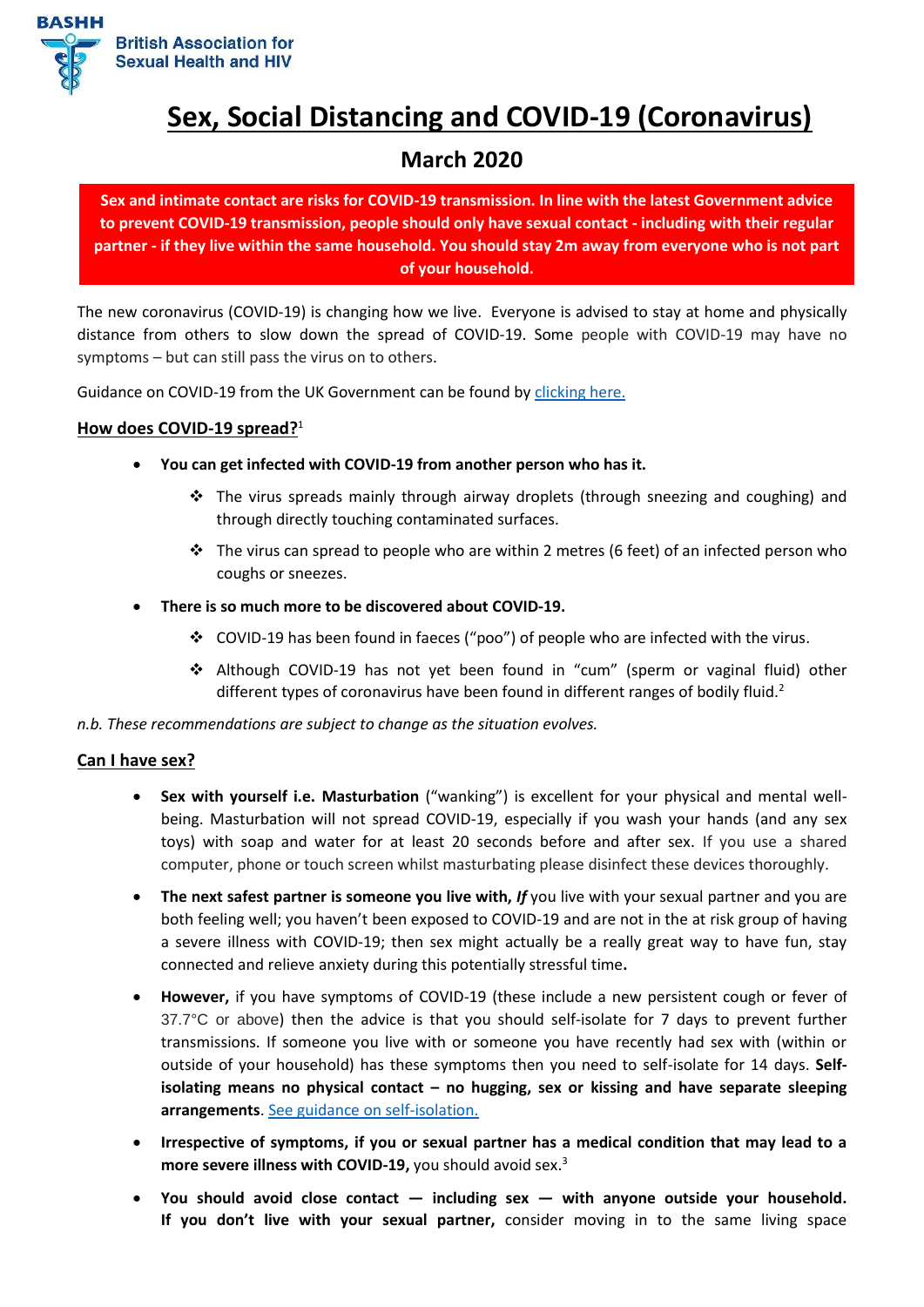temporarily. Additional travel puts your friends, family and community at risk, so make a responsible choice.

- **Avoid physical group sex** (more than one sexual partner at the same time) to stop the spread of COVID-19.
- If you usually meet your sex partners **online or are a sex worker**, consider taking a break from inperson dates. Video dates, phone sex, sexting or chat rooms may be options for you.

## **How can I make sex safer?**

- **If you are going to have sex, you can reduce the harm to yourself and your partners.**
	- ❖ **Condoms and dental dams can reduce contact** with sperm ("cum"), saliva ("spit") and faeces ("poo"), especially during oral and anal sex.
	- ❖ **Kissing passes on COVID-19.** Avoid kissing anyone who is not part of your household .
	- ❖ **Rimming (mouth on anus) is very likely to spread COVID-19**<sup>4</sup> as the virus in faeces can enter your mouth so you should avoid it during this time.
	- ❖ **Washing before and after sex is essential.** Wash your hands and sex toys with soap and warm water. Do not share sex toys during this time.

# **What if I have sexual health symptoms or need an STI test?**

Sexual health and contraceptive services will be triaging their work – dealing with the most urgent and serious things first. Many clinics are running severely reduced services in order to stick to the recommended strict social / physical distancing measures and will only be able to see patients who have urgent sexual healthrelated problems.

- **Preventing HIV:** If you've been at risk within the last 24-72 hours, you might be able to prevent HIV infection by taking PEP (Post Exposure Prophylaxis), ideally within 24 hours of the risk, and no later than 72 hours. You can get PEP from a sexual health clinic or hospital A&E department. A doctor will advise you if PEP is suitable for you based on the level of risk. [For more information](https://www.nhs.uk/common-health-questions/medicines/can-post-exposure-prophylaxis-pep-stop-me-getting-hiv/) about PEP, click [here.](https://www.nhs.uk/common-health-questions/medicines/can-post-exposure-prophylaxis-pep-stop-me-getting-hiv/)
- **Testing and treatment for STIs:** If you need to access an STI test, you may not be able to access a physical sexual health clinic. If you have symptoms of an STI, you should phone your local clinic and they will tell you what you should do. Screening and testing for sexually transmitted infections ( STIs) can be performed using a home test kit or ordered online.
- **Contraception**: Make sure you have an effective form of contraception for the coming months. Your local clinics should have a telephone triage service set up to advise you further on the best contraceptive choice for you.
- **Abortion:** Services are still being provided but a move to video or telephone clinics is happening to minimise contact and risk of COVID-19. Arrangements for treatment and post abortion care will vary across the country[. https://www.fsrh.org/fsrh-and-covid-19-resources-and-information-for-srh/](https://www.fsrh.org/fsrh-and-covid-19-resources-and-information-for-srh/)

To find your nearest sexual health service[: Click here for Scotland.](https://s-x.scot/service-finder/) [Click here for](https://www.nhs.uk/service-search/sexual-health/find-a-sexual-health-clinic) England[. Click here for](https://www.nhsdirect.wales.nhs.uk/LocalServices/?s=sexualhealth) Wales.

#### **How can I maintain social contact and wellbeing whilst physically distancing?**

- **Do something good in your community** by helping out from a safe distance with the mutual aid of neighbourhood groups and community (check social media) who might be self-isolating and need your help. Lots of organisations need volunteers, from phone befriending isolated people, ambulance brigade, HIV charities, food banks, pet fostering and more. A lot if this can be done from home too.
- **Try a new activity:** Virtual pub quizzes online, phone chats, gaming, reading, learning a new language or an online exercise class.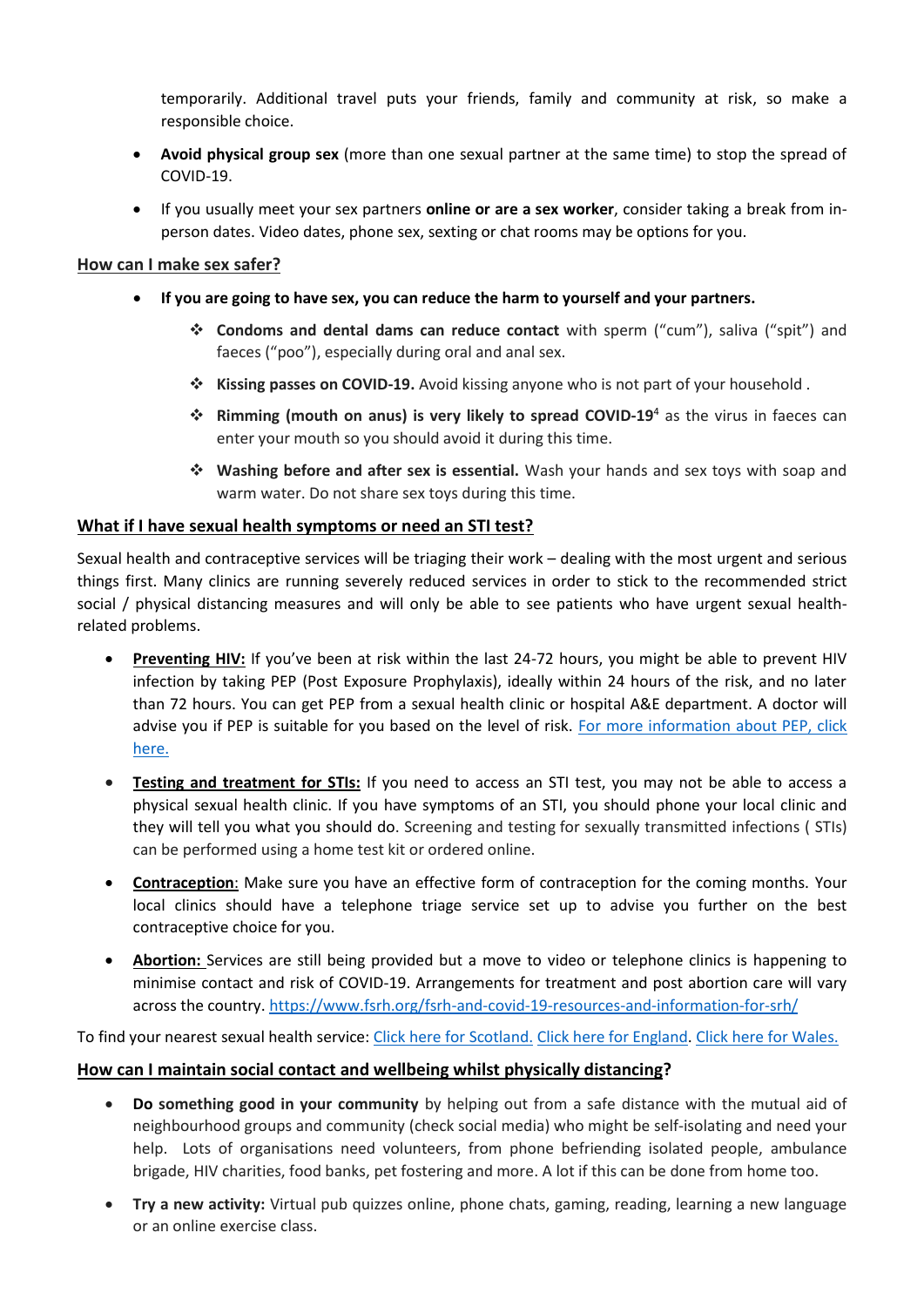#### **What about HIV and COVID-19?**

- **If you are HIV negative to prevent getting HIV:**
	- ❖ Having sex with partners who **have HIV and an undetectable viral load** means there is no way of transmitting HIV but you can still catch other STIs or get pregnant, so condom use is advised.
	- ❖ **Pre- exposure prophylaxis (PrEP) is another option to prevent HIV**<sup>6</sup> **,** which you can buy online relatively inexpensively but you should have an HIV test (available online) before starting. To learn how to buy PrEP online and start safely – [check out PrEPsters website](https://prepster.info/buying-prep-online/)  [here.](https://prepster.info/buying-prep-online/) Sex with partners who are not already part of your household should be avoided as you should stay at home, avoiding non-essential travel and keep 2 metres apart.

#### • **If you are living with HIV during COVID-19:**

- ❖ Your local clinic will have made arrangements to ensure your medication supply is available either to be delivered to you (with your permission) or for you (or a designated person) to collect on your behalf. *Your local clinic will contact you closer to the time of your appointment.*
- ❖ You are not at increased risk because of your HIV diagnosis *unless* you are not taking medication for HIV $5$  but you should follow physical distancing precautions. See [here.](https://www.gov.uk/coronavirus)
- ❖ If you have a CD4 Count of under 200 you are vulnerable and at a higher risk of severe illness so you should follow physical distancing precautions as state[d here.](https://www.gov.uk/coronavirus)
- ❖ If you have a CD4 count of under 50 then you are considered very vulnerable. You should self-isolate for 12 weeks as per advice.<sup>7</sup>

#### **If I've been raped or sexually attacked who can help me?**

It can be hard to make sense of what has happened. **Remember: if it wasn't your choice, you haven't given consent.**

- For advice, [call your local Sexual Assault Referral c](https://www.thehavens.org.uk/visiting-us/making-an-appointment/)entre (SARC). They will listen to you and [offer](https://www.thehavens.org.uk/how-we-can-help/how-do-i-get-help/)  [you help,](https://www.thehavens.org.uk/how-we-can-help/how-do-i-get-help/) including treatment and support, and make it easier for you to work out what you want to do.
- You don't have to involve the police if you don't want to. But if you want police advice, you [can](https://www.thehavens.org.uk/how-we-can-help/how-do-i-get-help/report-the-assault/)  [call them directly](https://www.thehavens.org.uk/how-we-can-help/how-do-i-get-help/report-the-assault/). You can also speak to a specialist officer anonymously.
- **The law says :**
	- ❖ Rape and sexual assault can happen to anyone regardless of age, gender, sexual orientation or ethnicity.
	- ❖ Rape is when someone puts their penis into (penetrates) the vagina, anus or mouth of another person without their consent.
	- $\dots$  Assault by penetration is when someone puts another part of their body or an object into another person's vagina or anus without that person's consent.
	- ❖ Sexual assault is when someone touches another person in a sexual way, without that person's consent.
- **If you have been raped or sexually assaulted find a local service here:** [https://www.nhs.uk/service-search/other](https://www.nhs.uk/service-search/other-services/Rape%20and%20sexual%20assault%20referral%20centres/LocationSearch/364)[services/Rape%20and%20sexual%20assault%20referral%20centres/LocationSearch/364](https://www.nhs.uk/service-search/other-services/Rape%20and%20sexual%20assault%20referral%20centres/LocationSearch/364)
- **Emotional support can be sought at any time by contacting the Rape Crisis Centre as follows:**
	- ❖ **England and Wales:** <https://rapecrisis.org.uk/>